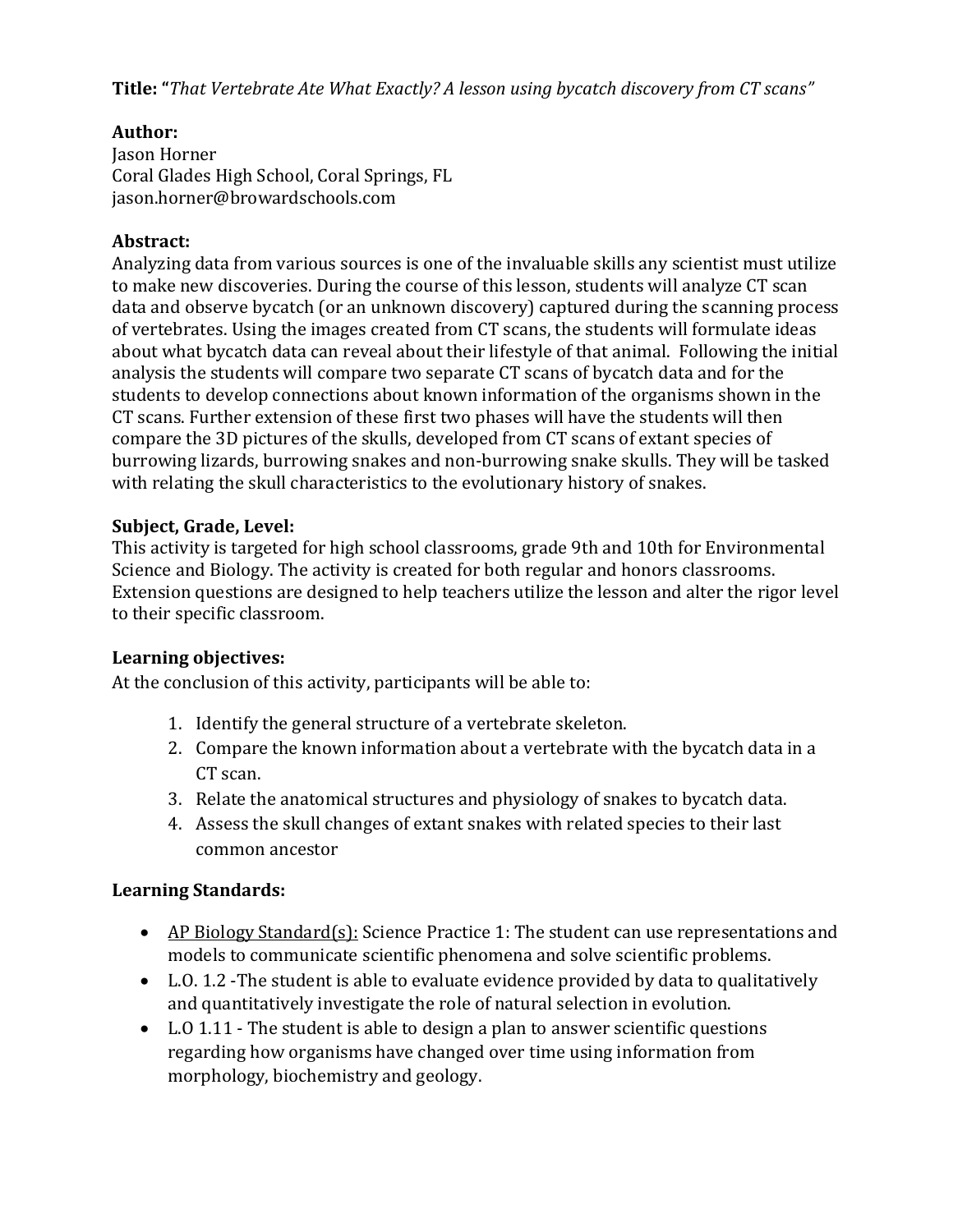- L.O. 1.16- The student is able to justify the scientific claim that organisms share many conserved core processes and features that evolved and are widely distributed among organisms today.
- L.O. 4.11- The student is able to justify the selection of the kind of data needed to answer scientific questions about the interaction of populations within communities.

## NGSS Standards

- HS-LS4-1.Communicate scientific information that common ancestry and biological evolution are supported by multiple lines of empirical evidence.
- HS-LS4-2. Construct an explanation based on evidence that the process of evolution primarily results from four factors: (1) the potential for a species to increase in number, (2) the heritable genetic variation of individuals in a species due to mutation and sexual reproduction, (3) competition for limited resources, and (4) the proliferation of those organisms that are better able to survive and reproduce in the environment.
- HS-LS4-4.Construct an explanation based on evidence for how natural selection leads to adaptation of populations.

# Florida Sunshine State Standards

- SC.912.L.15.1 Explain how the scientific theory of evolution is supported by the fossil record, comparative anatomy, comparative embryology, biogeography, molecular biology, and observed evolutionary change.
- SC.912.L.15.5 Explain the reasons for changes in how organisms are classified.
- SC.912.L.15.7 Discuss distinguishing characteristics of vertebrate and representative invertebrate phyla, and chordate classes using typical examples.
- SC.912.N.3.5 Describe the function of models in science, and identify the wide range of models used in science.
- SC.912.N.2.4 Explain that scientific knowledge is both durable and robust and open to change. Scientific knowledge can change because it is often examined and reexamined by new investigations and scientific argumentation. Because of these frequent examinations, scientific knowledge becomes stronger, leading to its durability.

# **Timeframe:**

Instructor preparation- 60 minutes total- 30 minutes to create powerpoint(s), 30 minutes to prepare other materials worksheets

Three separate lessons: lasting five 60-minute periods; for 90 minute block schedules, 3 full periods and a 30 minute part of a 4th period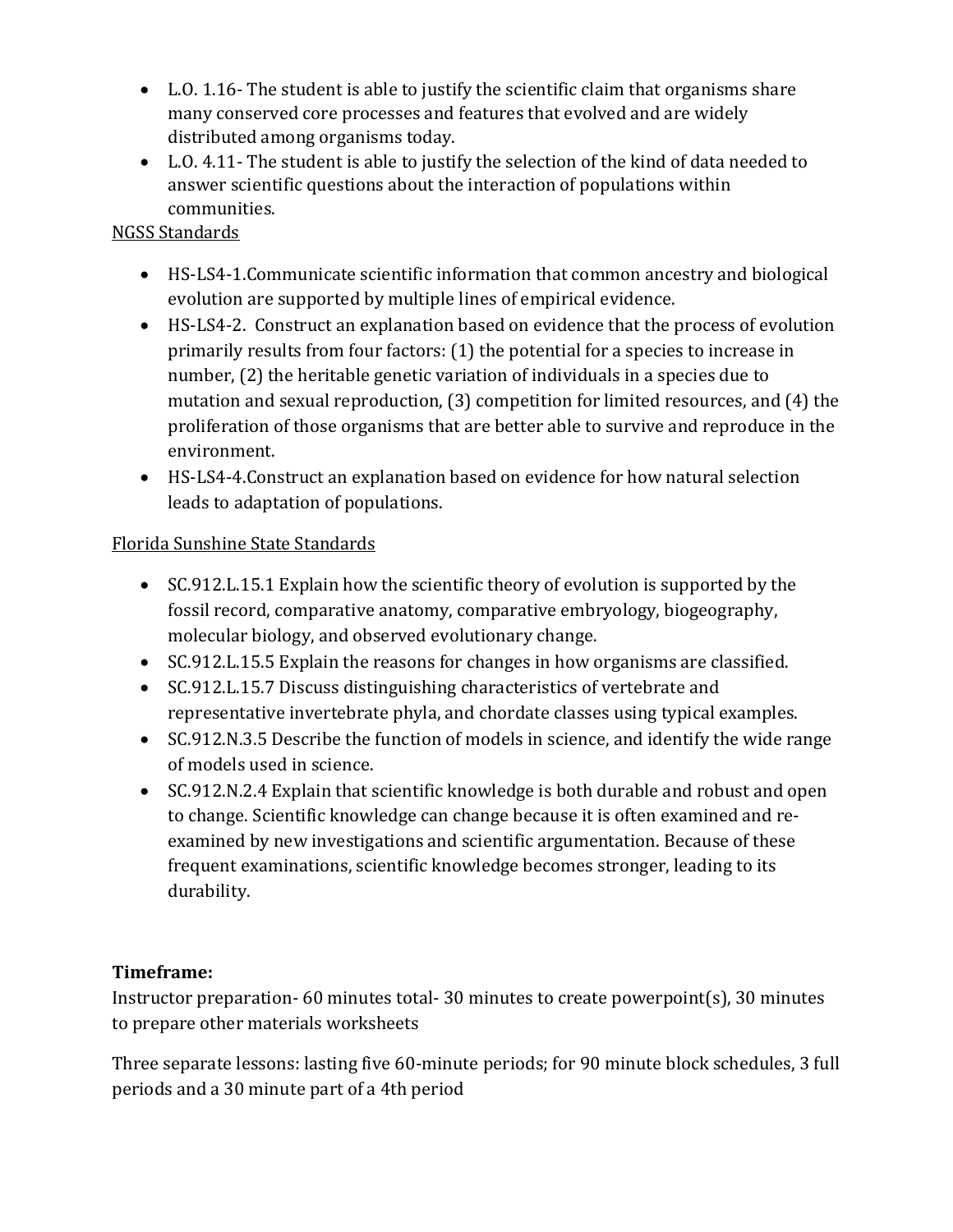- For 60 minute periods: Part 1- 60 minutes, Part 2- 120 minutes, Part 3- 120 minutes
- For 90 minute block periods: Part 1 and 2 180 minutes and Part 3- 120 minutes

#### **List of materials:**

- Computer with Powerpoint and projector
- Student access to the internet to view images
- Student handouts

### **Procedure and general instructions (for instructor):**

## **Part 1- Introduction to CT Scan Data**

- Introduction *15 minutes*: The lesson should begin with the instructor introducing their students to the oVert project and CT scanning.
- Suggested activity is a Powerpoint Presentation with the following information:
	- 1. Discussion about the oVert project and its goal of creating CT scans of 20,000 vertebrates with representation from most genera.
		- a. Sources of information: [https://www.sciencemag.org/news/2017/08/new-3d-scanning](https://www.sciencemag.org/news/2017/08/new-3d-scanning-campaign-will-reveal-20000-animals-stunning-detail)[campaign-will-reveal-20000-animals-stunning-detail](https://www.sciencemag.org/news/2017/08/new-3d-scanning-campaign-will-reveal-20000-animals-stunning-detail)

<https://www.floridamuseum.ufl.edu/science/overt/>

- 2. The short video created by Science Magazine:<https://youtu.be/zGZJeNKTMQY> is a quick introduction about the project and basics of CT scanning. (Video running time 2:30)
- 3. An additional video about CT scans creating many 2D images and then how the 2D images are used to create a 3D image can be shown to contrast CT scan with a standard x ray:<https://www.youtube.com/watch?v=l9swbAtRRbg> is recommended to be shown. (Video running time 1:30)
- 4. Show several 3D images created from oVert CT scans from morphosource.com or sketchfab.com, including Frog eat frog.gif.
- 5. Images to include access for the students to use are *Heterodon, Xenopus eyesoli*, *Paedophyrne*, *B. curupria* stomach in blue, *Bitis caudalis* and *Barborulua busagensis*

### Student Activity Part 1 *45 minutes*:

- 1. Have the students work in groups of two to four students, with each group having access to one of the bycatch pictures on their computer.
- 2. Distribute the student worksheet for each student or group of students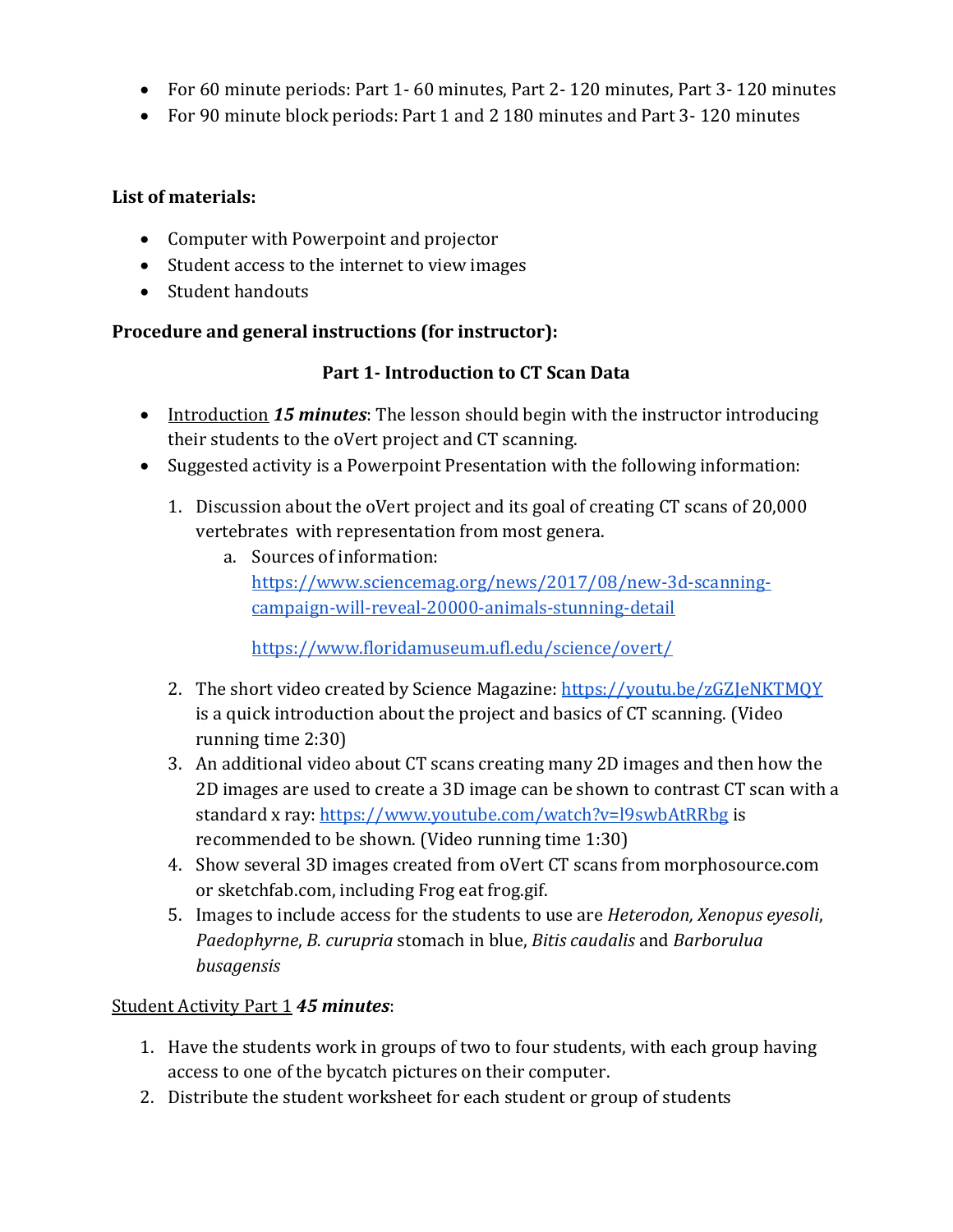- 3. Students will view the CT scan of a vertebrate answer the questions about the image on their worksheet.
- 4. After completing initial observations about the CT scan data, the students will then fill out information about the vertebrate in the scan.
- 5. The group will then formulate a short verbal (2-4 minutes) report to share with the class concentrating on what they learned about their respective vertebrate and whether the bycatch data is supports the known information or whether the bycatch data is not found in the known data.
- 6. Have the students share their verbal reports with the entire class and project their CT scan as they share their report.

Notes about the activity:

- Students are encouraged to ask one another questions about their conclusions and contradict other groups.
- Instructor should establish rules of decorum for the students to follow during their presentation and questioning

# **Part 2- Comparison of two CT Scans of Snakes**

 Introduction *10 minutes*: Review the CT scans used in Part 1 and the discussion about the bycatch data. Introduce the students to the 2D and 3D scans of the *Bitis caudalis* and the *Heterodon*, either on a projector or via their computer.

# Student Activity Part 2 *110 minutes*:

- 1. Have the students work in groups of two to four students (a larger group would be easier to help with the research), with each group having access to both of the bycatch pictures of the *Bitis caudalis* and the *Heterodon*.
- 2. Distribute the student worksheet for each student or group of students
- 3. Students will view the 2D and 3D CT scans *Bitis caudalis* and the *Heterodon* and answer the questions about the images on their worksheet, including watching videos about each snake species.
- 4. After completing initial observations about the CT scan data, the students will then research and record lifestyle information about each of the snakes species.
- 5. The group will then formulate a short, creative verbal report (3-5 minutes) to share with the class about how each of the snakes ended up with the food in their bodies and what the bycatch data shows about that respective snake.
- 6. Have the students share their verbal reports with the entire class and project the CT scans as they share their report.

Notes about the activity: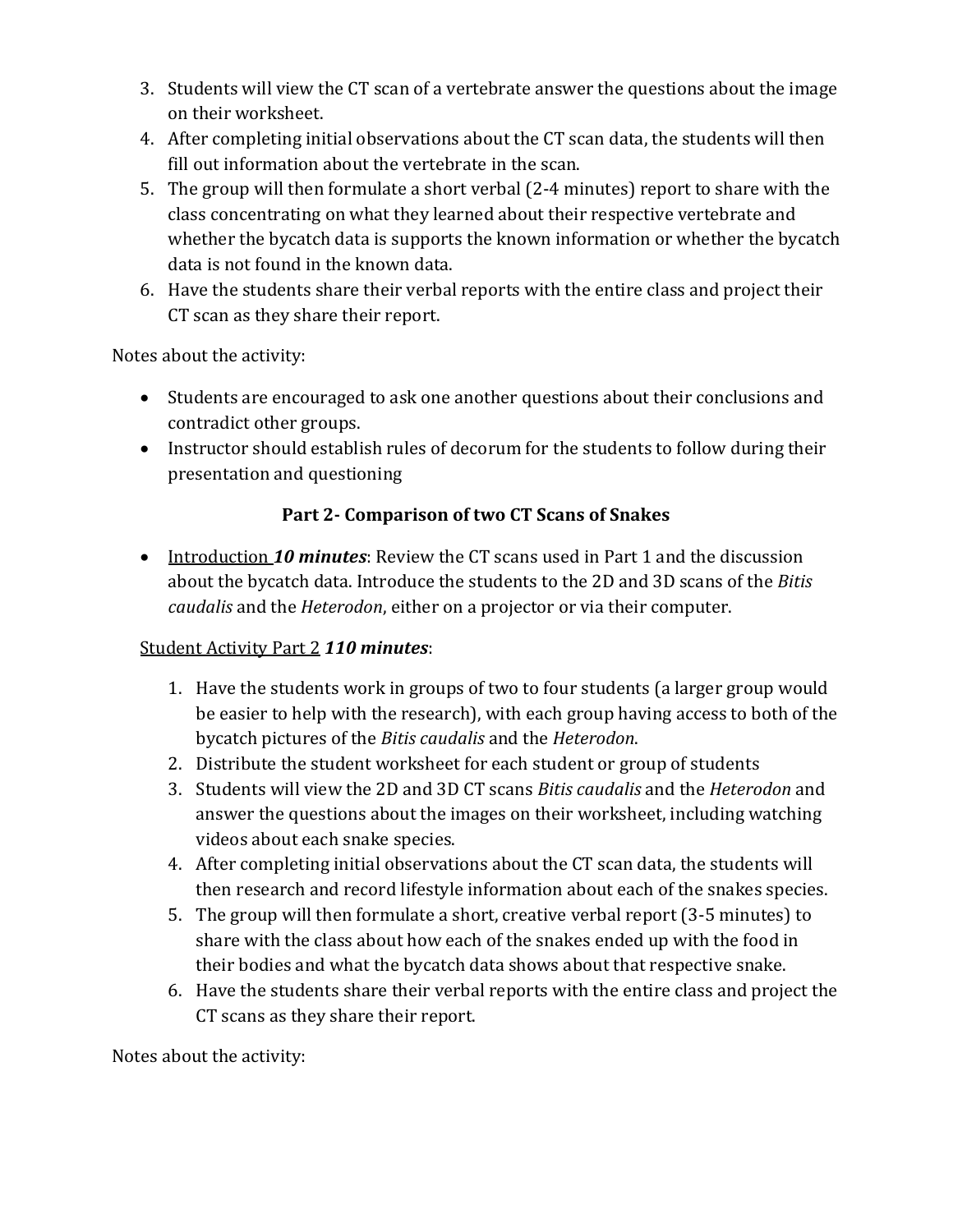- The story created by the students should be factual based, but creativity is highly encouraged.
- Students are encouraged to ask one another questions about their conclusions and contradict other groups.
- Instructor should establish rules of decorum for the students to follow during their presentation and questioning.

# **Part 3: Comparison of Extant Snake Skulls with Extant Burrowing Lizard Skulls**

- Introduction- *15 minutes* The lesson should begin with the instructor introducing their students to basic evolutionary history of snakes.
- Suggested activity a PowerPoint Presentation with the following information:
	- 1. Discussion about basic anatomy of snakes.

2. Video of snakes evolution created by PBS, 'The Great Snake Debate['](https://www.youtube.com/watch?v=gIvrGtgVtr8) <https://www.youtube.com/watch?v=gIvrGtgVtr8> presents a quick background on snake evolution. (Running time 7:20)

3. Introduction of three 3D models, one of a non-burrowing snake skulls, one of a burrowing skulls and one of a burrowing lizard.

Sources of information:

- A. Burrowing snake *Leptotyphlops scutifrons* [https://sketchfab.com/3d](https://sketchfab.com/3d-models/leptotyphlops-scutifrons-mcz-r-36512-skull-99e3cb9e9e4741f1af88a860ae941dcb)[models/leptotyphlops-scutifrons-mcz-r-36512-skull-](https://sketchfab.com/3d-models/leptotyphlops-scutifrons-mcz-r-36512-skull-99e3cb9e9e4741f1af88a860ae941dcb)[99e3cb9e9e4741f1af88a860ae941dcb](https://sketchfab.com/3d-models/leptotyphlops-scutifrons-mcz-r-36512-skull-99e3cb9e9e4741f1af88a860ae941dcb)
- B. Non-burrowing snake *Corallus caninus [https://sketchfab.com/3d](https://sketchfab.com/3d-models/tree-boa-snake-skull-7f48cbcbf2c94a7ea49b04b21ae83390)[models/tree-boa-snake-skull-7f48cbcbf2c94a7ea49b04b21ae83390](https://sketchfab.com/3d-models/tree-boa-snake-skull-7f48cbcbf2c94a7ea49b04b21ae83390)*
- C. Burrowing lizard to be added

# Student Activity Part 3- *45 minutes*

- 1. Have the students work in groups of two to four students, with each group having access to the three 3D pictures on sketchfab.com
- 2. Distribute the student worksheet for each student or group of students
- 3. Students will view the 3D skulls on sketchfab.com and make observations about each, after completing initial observations on each 3D skull, the students will then answer questions about differences between the skulls and the evolutionary changes of snakes.
- 4. Discuss as a class what differences and similarities the students noticed about the skulls of the three animals. Continue the discussion about how the skull changes allow non-burrowing snakes to swallow large prey.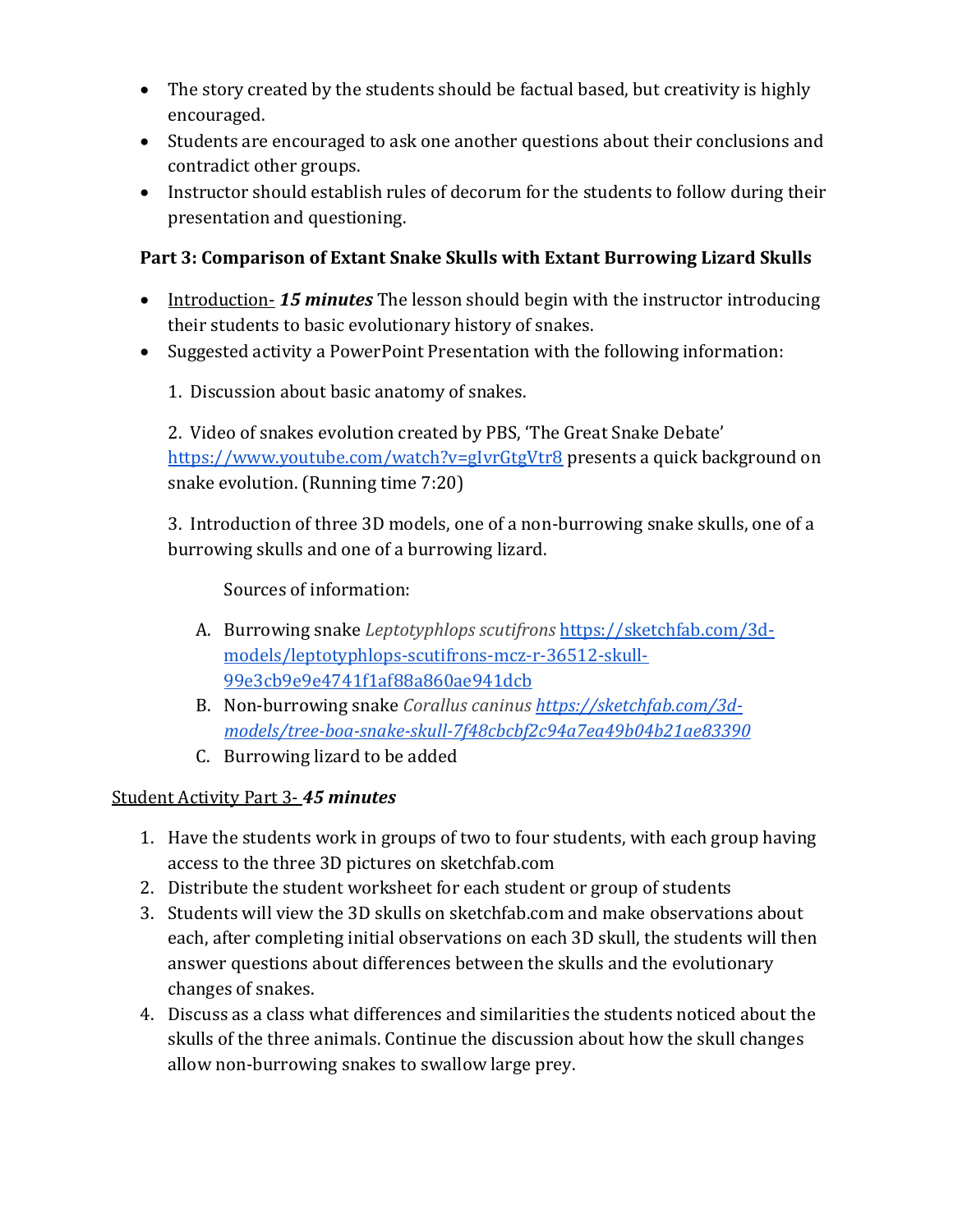Notes: Teacher directed discussion should be focused on evolutionary changes to the nonburrowing snake skull as compared to the other two skulls.

# **Procedure and general instructions (for students).**

- Part 1: View the CT scan image given to you and answer the questions on the worksheet about your image. Use resources on the internet to research about the organism in the picture. You will share your ideas at the end of the class.
- Part 2: View the two CT scan images given to you and answer the questions on the worksheet about your image. Use resources on the internet to research about the organism in the picture. You will share your ideas at the end of the class.
- Part 3: View the three 3D images given to you and answer the questions on the worksheet about your images. Discuss with the class your findings.

# **Student assignments related to the activity**

See worksheet attached for student activities related to Parts 1, 2, and 3.

# **Extension Ideas for High Level students**

Part 1:

- Have the students research the limitations of using CT scans on organisms
- Students can describe the process of CT scanning and how different machines and lenses are used to create images of different type objects (i.e. lion versus frog)

# Part 2:

 Use the biological data about either to both snakes and have the students create various ecological charts (food chain, food web, energy pyramid, etc.) about one or both snakes used in the activity and have the student include the prey items in their charts

# Part 3:

 Use a phylogenetic tree to trace the evolution of snakes and lizards, focusing on the loss of limbs and changes to skull shape in snakes

# **Standards for Activity**

- AP Biology Standard(s): Science Practice 1: The student can use representations and models to communicate scientific phenomena and solve scientific problems.
- L.O. 1.2 -The student is able to evaluate evidence provided by data to qualitatively and quantitatively investigate the role of natural selection in evolution.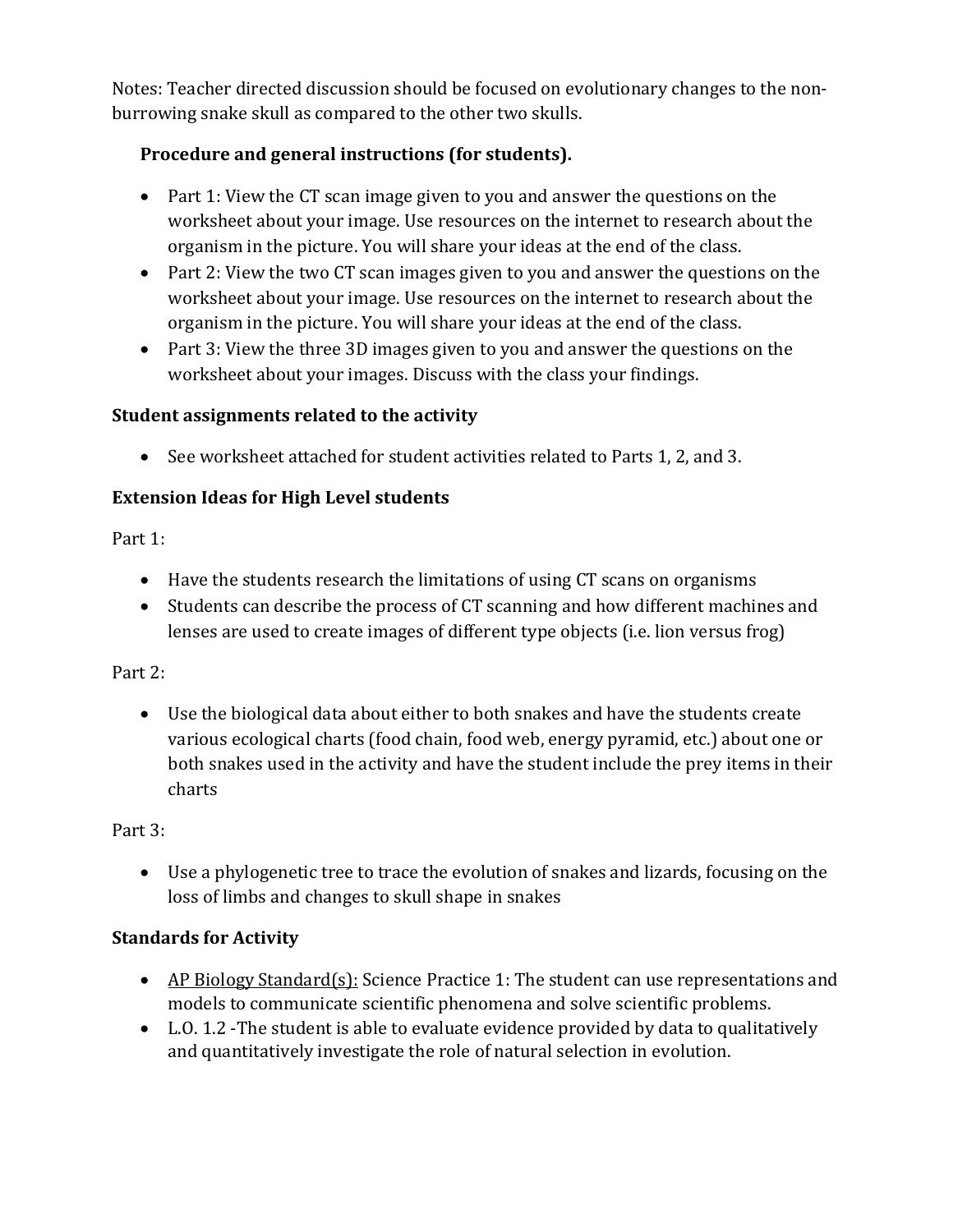- L.O 1.11 The student is able to design a plan to answer scientific questions regarding how organisms have changed over time using information from morphology, biochemistry and geology.
- $\bullet$  L.O. 1.16- The student is able to justify the scientific claim that organisms share many conserved core processes and features that evolved and are widely distributed among organisms today.
- L.O. 4.11- The student is able to justify the selection of the kind of data needed to answer scientific questions about the interaction of populations within communities.

## NGSS Standards

- HS-LS4-1.Communicate scientific information that common ancestry and biological evolution are supported by multiple lines of empirical evidence.
- HS-LS4-2. Construct an explanation based on evidence that the process of evolution primarily results from four factors: (1) the potential for a species to increase in number, (2) the heritable genetic variation of individuals in a species due to mutation and sexual reproduction, (3) competition for limited resources, and (4) the proliferation of those organisms that are better able to survive and reproduce in the environment.
- HS-LS4-4.Construct an explanation based on evidence for how natural selection leads to adaptation of populations.

# Florida Sunshine State Standards

- SC.912.L.15.1 Explain how the scientific theory of evolution is supported by the fossil record, comparative anatomy, comparative embryology, biogeography, molecular biology, and observed evolutionary change.
- SC.912.L.15.5 Explain the reasons for changes in how organisms are classified.
- SC.912.L.15.7 Discuss distinguishing characteristics of vertebrate and representative invertebrate phyla, and chordate classes using typical examples.
- SC.912.N.3.5 Describe the function of models in science, and identify the wide range of models used in science.
- SC.912.N.2.4 Explain that scientific knowledge is both durable and robust and open to change. Scientific knowledge can change because it is often examined and reexamined by new investigations and scientific argumentation. Because of these frequent examinations, scientific knowledge becomes stronger, leading to its durability.

# **Reference list**

Videos: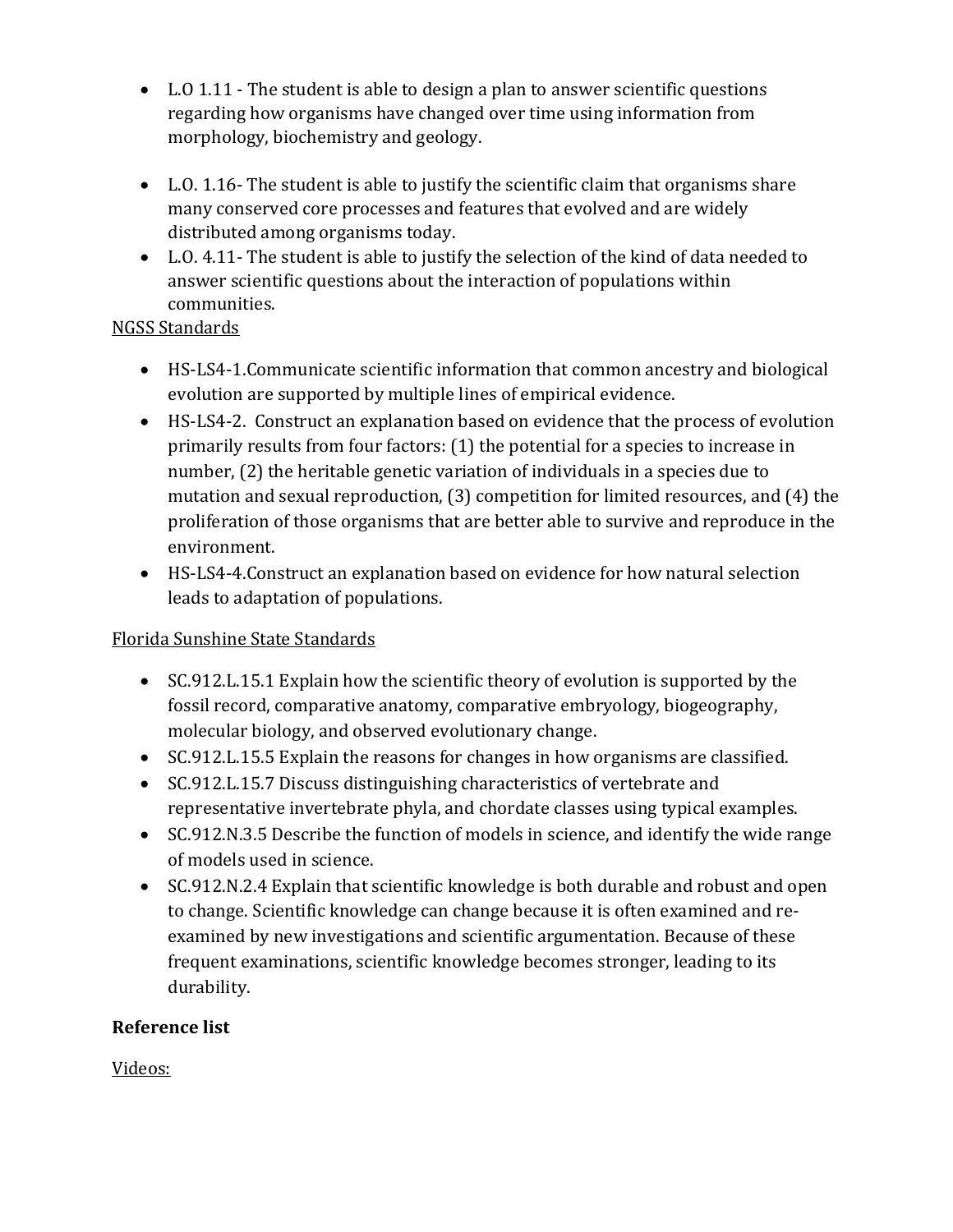- <https://youtu.be/zGZJeNKTMQY>
- <https://www.youtube.com/watch?v=l9swbAtRRbg>
- <https://www.youtube.com/watch?v=gIvrGtgVtr8>

#### Articles:

- [https://www.sciencemag.org/news/2017/08/new-3d-scanning-campaign-will](https://www.sciencemag.org/news/2017/08/new-3d-scanning-campaign-will-reveal-20000-animals-stunning-detail)[reveal-20000-animals-stunning-detail](https://www.sciencemag.org/news/2017/08/new-3d-scanning-campaign-will-reveal-20000-animals-stunning-detail)
- <https://www.floridamuseum.ufl.edu/science/overt/>
- <https://ssarherps.org/2019/03/herpetological-review-501-available-online/>
- <https://ssarherps.org/2017/06/herpetological-review-482-released/>
- <https://www.biotaxa.org/hn/article/view/32970/30569>

### Websites:

- Sketchfab.com
- Morphosource.com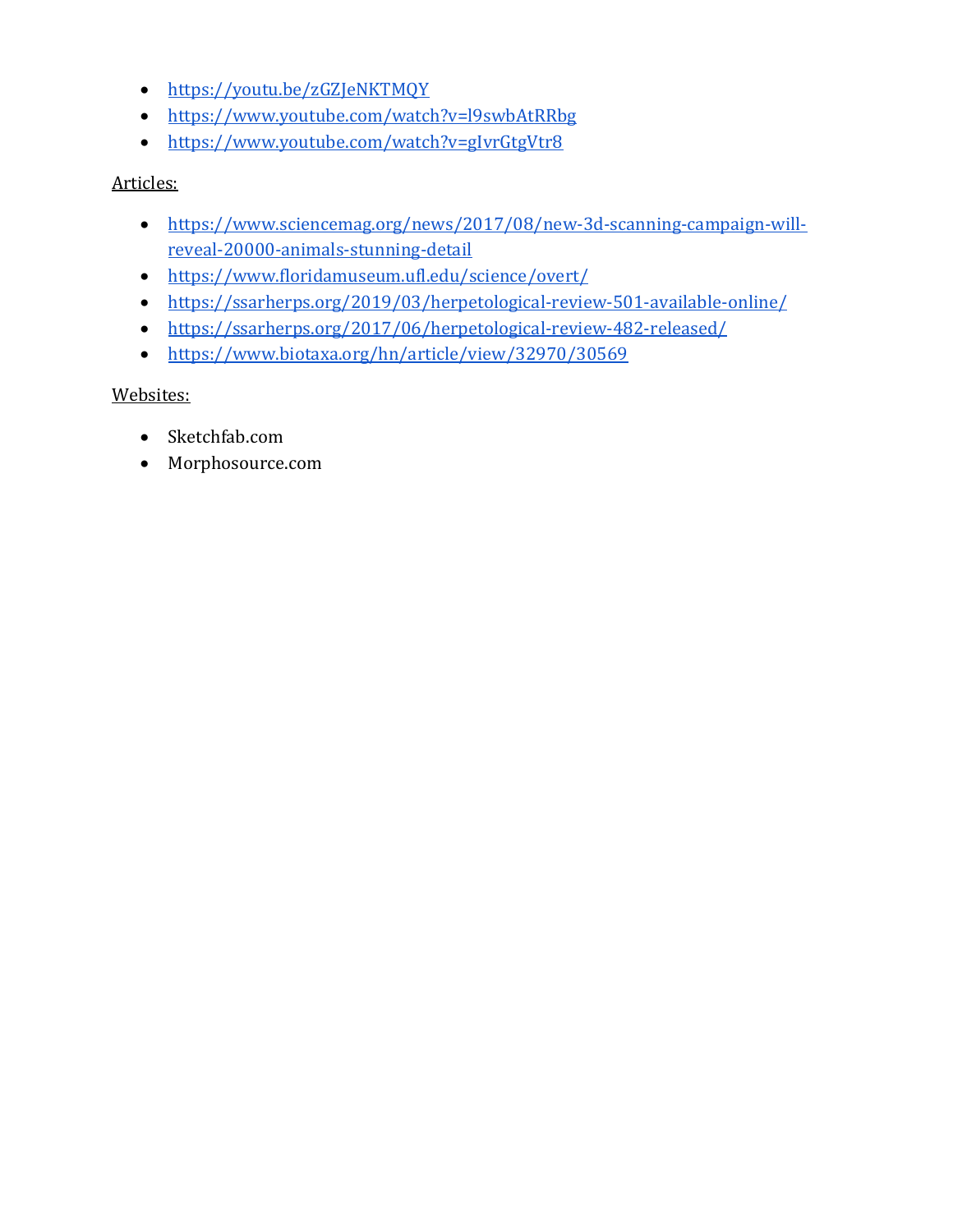#### **What Did the Vertebrate Eat?**

#### **Part 1:** *Introduction to CT Scan Data*

**Directions-** You will be given a 2D CT scan of a vertebrate with bycatch data found during the scanning process. Make observations about the scanned organism and the bycatch data, while answering the following questions about your organism.

- 1. What is the scientific name and common name of your vertebrate?
- 2. Give the following information about your vertebrate:

| Kingdom      |  |
|--------------|--|
| Phylum       |  |
| <b>Class</b> |  |
| Order        |  |
| Family       |  |
| Genus        |  |

| Description of organism<br>(body type and size,<br>limbs, coloring, etc.) |  |
|---------------------------------------------------------------------------|--|
| Location and<br>description of their<br>habitat                           |  |
| Food commonly eaten<br>by vertebrate                                      |  |
| Other interesting facts<br>about organism                                 |  |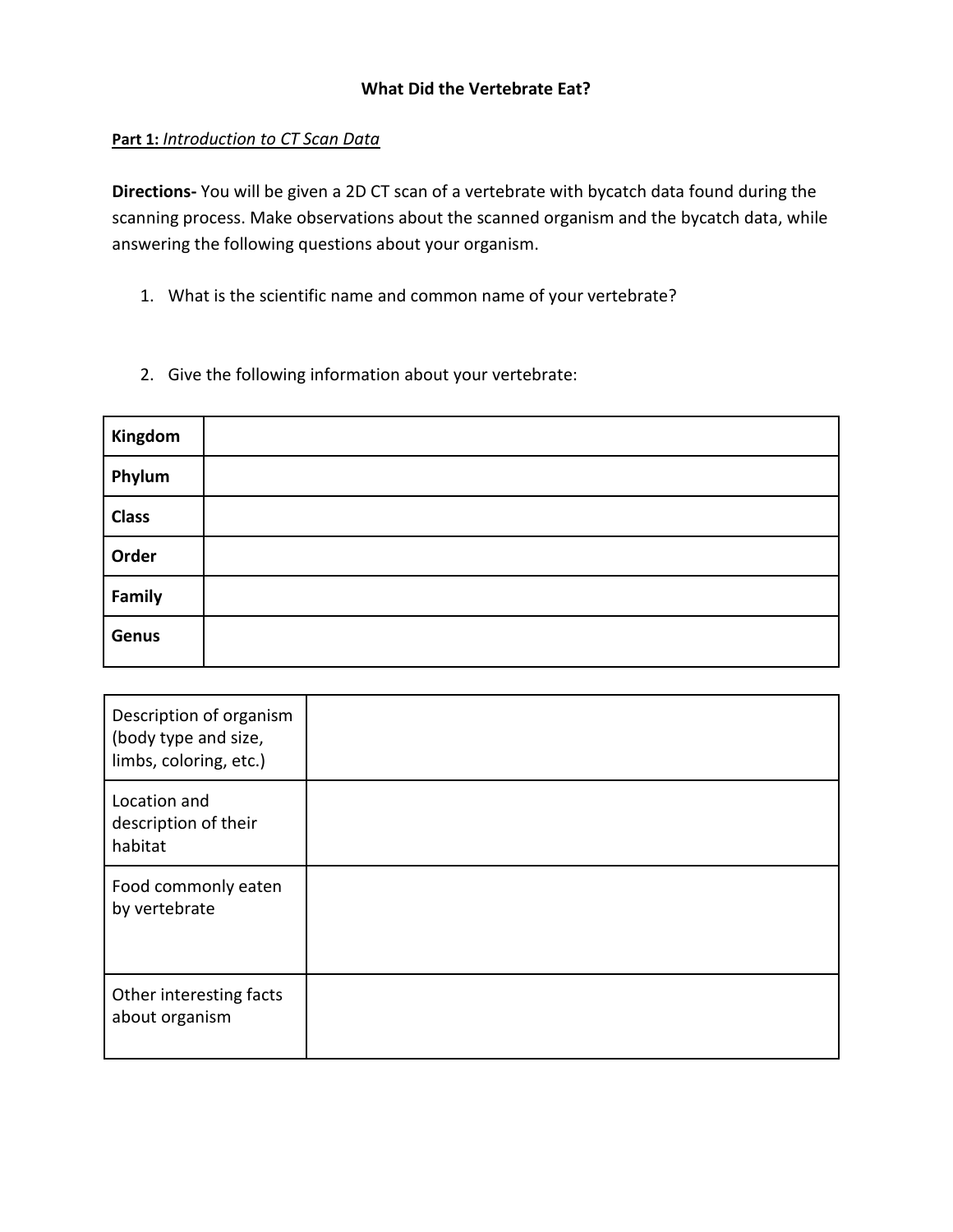- 3. What is bycatch data? How is it captured on a CT scan?
- 4. Describe the bycatch data seen in your image of the vertebrate (type of organism, location of organism and other relevant details)
- 5. Explain how the vertebrate likely encountered and then ingested the organism inside

6. How does this bycatch data support or change the known data about your vertebrate? (i.e. is the organism a normal food source or something not described as a normal food)

7. Imagine that you are conducting research about your vertebrate and their diet, how would you use the bycatch data on the CT scan as part of your research?

**Verbal Report-** *Create a short, 2 to 4 minute, report that will be shared with the class.*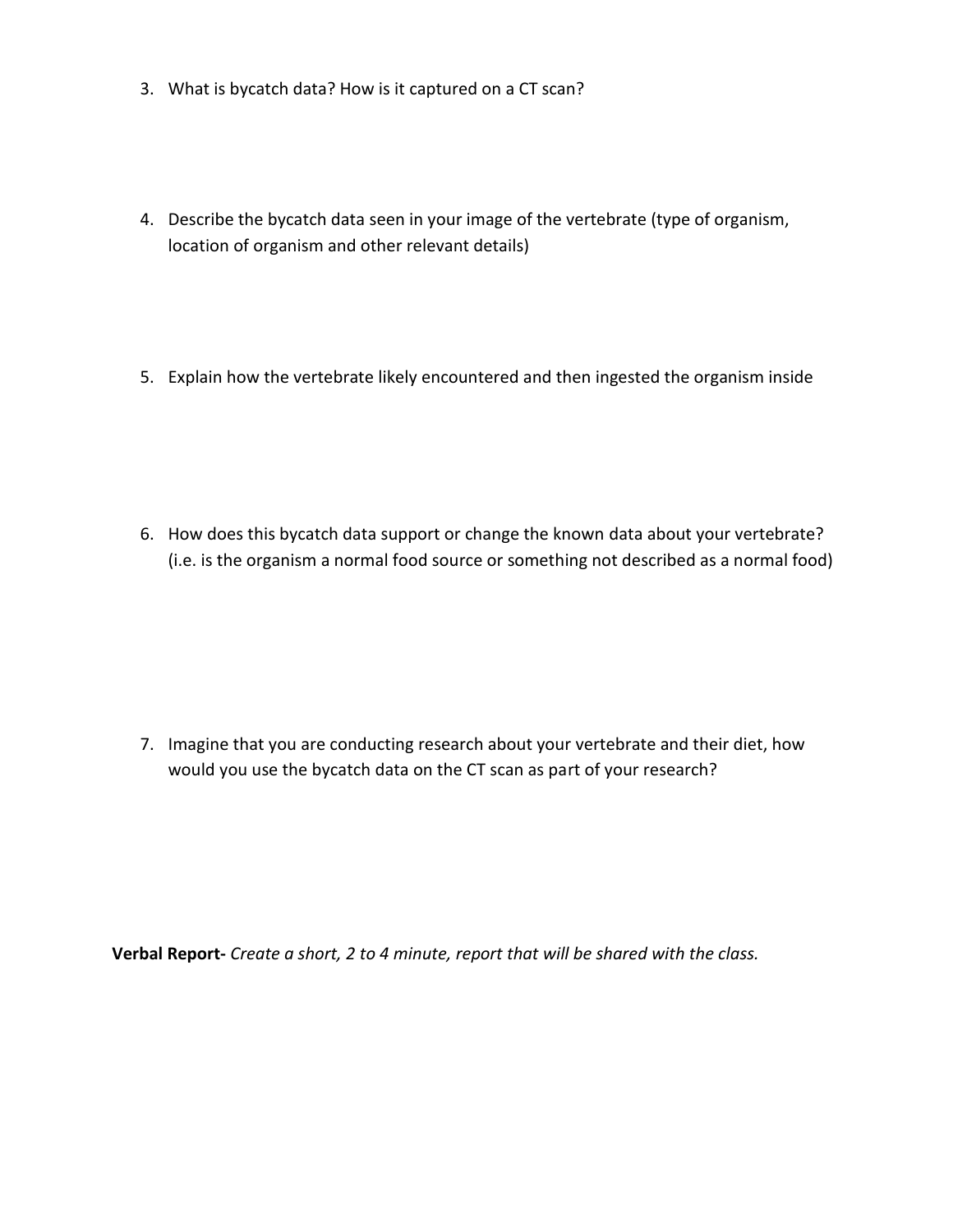Topic: What you learned about the vertebrate in the CT scan, the bycatch data and discuss whether the bycatch data is supports the known information about your vertebrate or whether the bycatch data is not found in the known data.

#### **What Did the Vertebrate Eat?**

#### **Part 2:** Comparison of two CT Scans of Snakes

**Directions-** You will be given a 2D and 3D CT scan of two separate snakes, each with bycatch data found during the scanning process. Make observations about the scanned organisms and the bycatch data, while answering the following questions the scans.

Scan 1: *Bitis caudalis* (Horned Addler)

Fill out the background information on *Bitis caudalis*

| Size                   |  |
|------------------------|--|
| Method of killing prey |  |
| Habitat                |  |
| Food sources           |  |

Search online and watch two videos that show and/or describe the lifestyle of *Bitis caudalis*, then share information you learned about the snake after watching the video. Record the URL of the video.

Video 1: URL \_\_\_\_\_\_\_\_\_\_\_\_\_\_\_\_\_\_\_\_\_\_\_\_\_\_\_\_\_\_\_\_\_\_\_\_\_\_\_\_\_\_\_\_\_\_\_\_\_\_\_\_\_\_\_\_\_\_\_\_\_\_\_\_\_\_\_\_

Information learned:

Video 1: URL \_\_\_\_\_\_\_\_\_\_\_\_\_\_\_\_\_\_\_\_\_\_\_\_\_\_\_\_\_\_\_\_\_\_\_\_\_\_\_\_\_\_\_\_\_\_\_\_\_\_\_\_\_\_\_\_\_\_\_\_\_\_\_\_\_\_\_\_

Information learned: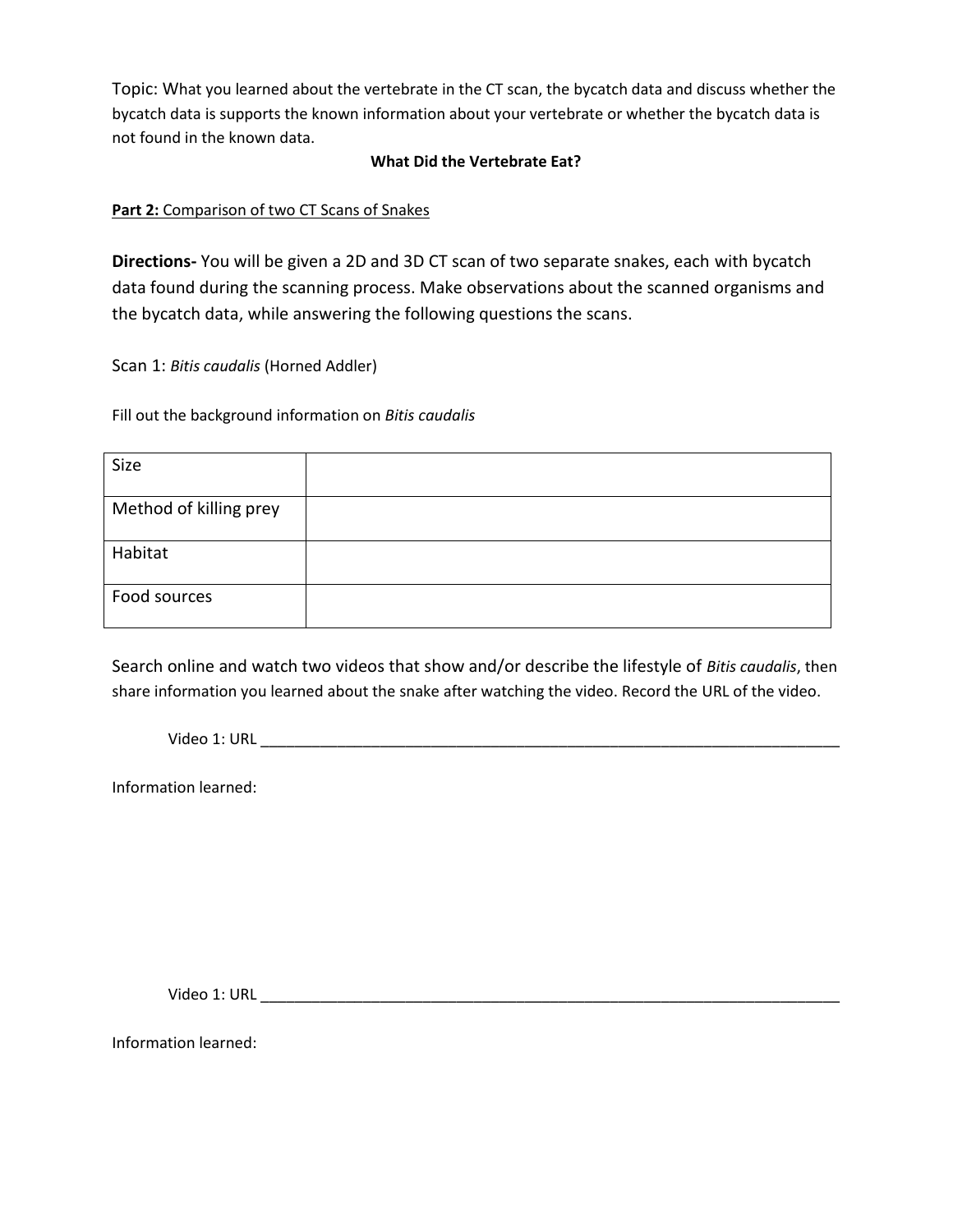Scan 2: *Heterodon* (Hog-nosed snakes)

Fill out the background information on *Heterodon*

| Size                   |  |
|------------------------|--|
|                        |  |
| Method of killing prey |  |
|                        |  |
| Habitat                |  |
|                        |  |
|                        |  |
| Food sources           |  |
|                        |  |

Search online and watch two videos that show and/or describe the lifestyle of *Heterodon,* then share information you learned about the snake after watching the video. Record the URL of the video.

Video 1: URL \_\_\_\_\_\_\_\_\_\_\_\_\_\_\_\_\_\_\_\_\_\_\_\_\_\_\_\_\_\_\_\_\_\_\_\_\_\_\_\_\_\_\_\_\_\_\_\_\_\_\_\_\_\_\_\_\_\_\_\_\_\_\_\_\_\_\_\_

Information learned:

Video 1: URL \_\_\_\_\_\_\_\_\_\_\_\_\_\_\_\_\_\_\_\_\_\_\_\_\_\_\_\_\_\_\_\_\_\_\_\_\_\_\_\_\_\_\_\_\_\_\_\_\_\_\_\_\_\_\_\_\_\_\_\_\_\_\_\_\_\_\_\_

Information learned: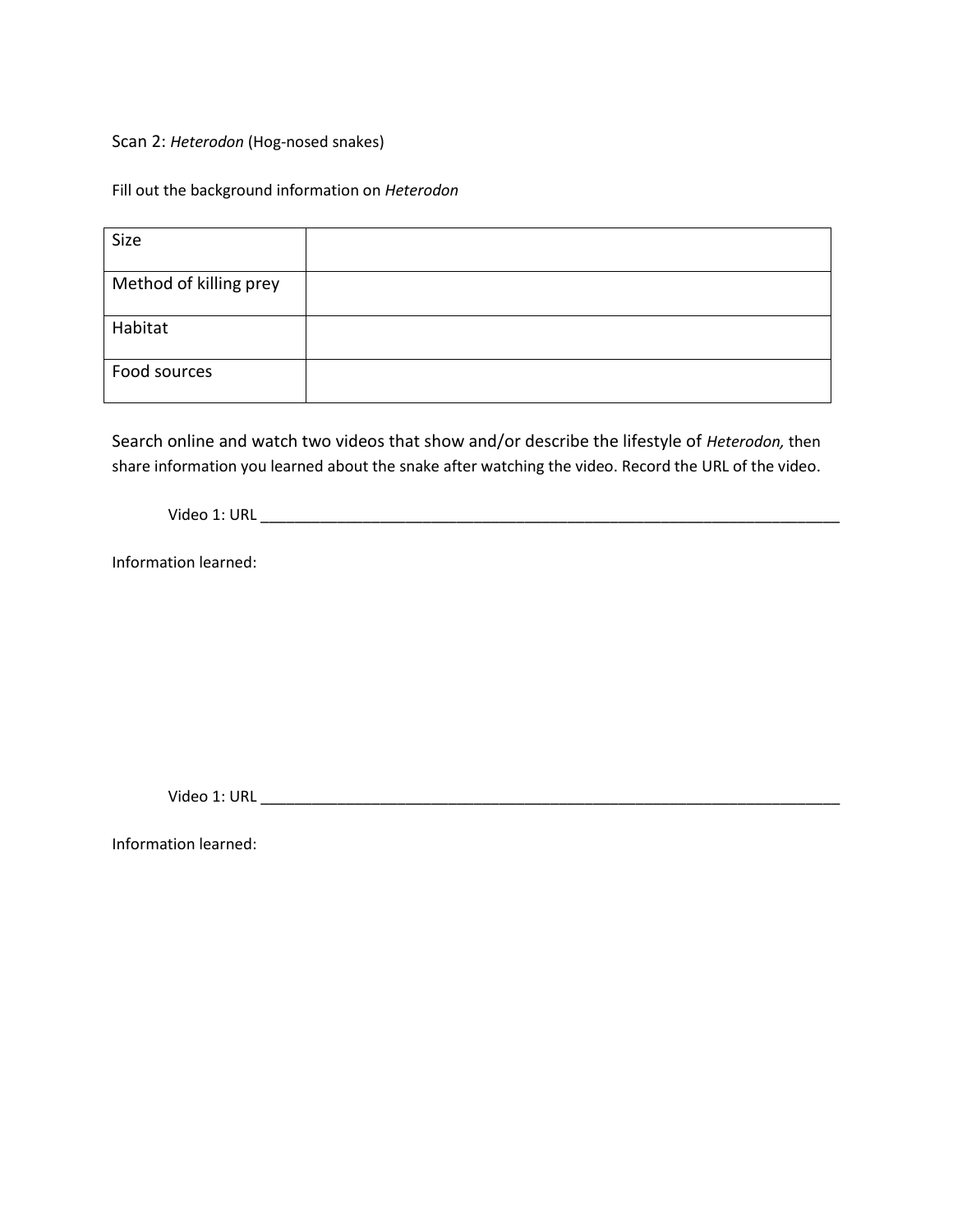**Directions-** After conducting your research and watching the videos for each of the two snake species answer the following questions about the CT scan bycatch data, using both the 2D and 3D Scans

Scan 1: *Bitis caudalis* (Horned Addler)

1. Briefly describe the bycatch data shown in the CT scans (organism, location inside the snake, etc.)

2. How does the bycatch data of the lizard help to explain information about the lifestyle of the snake?

3. Contrast the digestive process of the lizard within the snake with your digestive process after eating a meal

4. Explain the size of lizard relative to the body size of the snake and describe the size of the meal that you would need to eat to be equivalent the lizard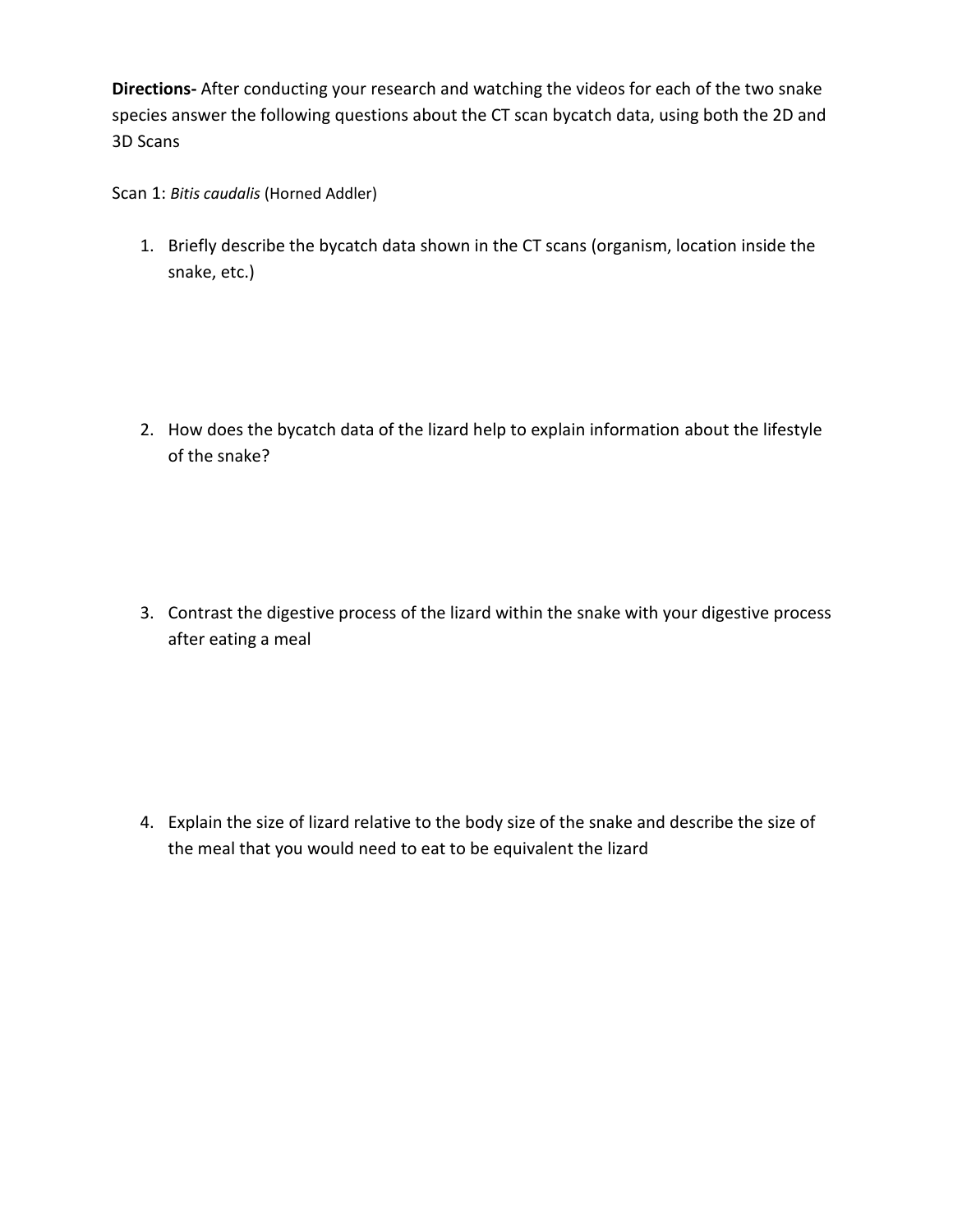5. Why must a snake swallow their prey whole, whereas a human can chew and swallow small bites of food?

Scan 1: *Heterodon* (Hog-nosed snakes)

- 1. Briefly describe the bycatch data shown in the CT scans (organisms, location inside the snake, etc.)
- 2. How does the bycatch data of the newt and the frog help to explain information about the lifestyle of the snake?
- 3. Contrast the digestive process seen in the horned adder with one shown in the hognosed snake

4. Explain how a hog-nosed snake could open their mouth wide enough to swallow a frog larger than its' skull

5. Based on the scans of the *Heterodon*, develop an explanation of how the frog created the damage to the hog-nosed snake

**Verbal Report-** *Create a short (3 to 5 minute) report that will be shared with the class.*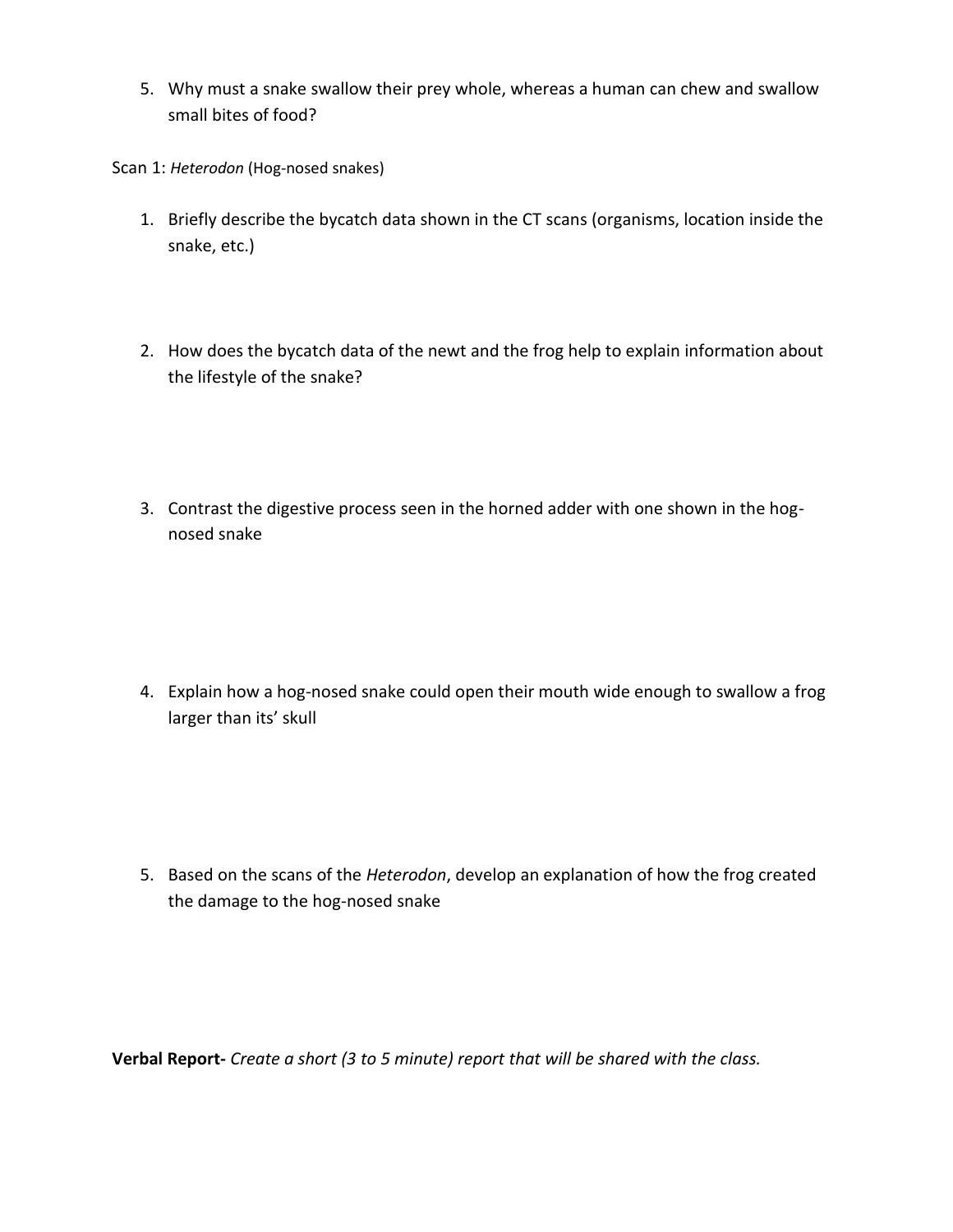Topic: Explain, in a creative way, how each of the snakes ended up with the food in their bodies and what the bycatch data shows about that respective snake.

#### **What Did the Vertebrate Eat?**

#### **Part 3:** Comparison of Extant Snake Skulls with Extant Burrowing Lizard Skulls

**Directions-** You will access 3D images of a non-burrowing snake skull, a burrowing snake skull and a burrowing lizard skull. Make observations about each of the skulls and answer the questions on your worksheet.

| Non-burrowing snake skull | Species name |
|---------------------------|--------------|
|                           |              |
| Burrowing snake skull     | Species name |
|                           |              |
| Burrowing lizard skull    | Species name |
|                           |              |

Fill out the chart below about each of the skulls:

|                                            | Non-burrowing snake | <b>Burrowing snake</b> | <b>Burrowing lizard</b> |
|--------------------------------------------|---------------------|------------------------|-------------------------|
| <b>Skull shape</b>                         |                     |                        |                         |
| Top of skull                               |                     |                        |                         |
| Orbital (eye<br>socket) shape              |                     |                        |                         |
| <b>Dentary (lower</b><br>jawbone) shape    |                     |                        |                         |
| <b>Maxilla (upper</b><br>jawbone) shape    |                     |                        |                         |
| <b>Teeth structure</b><br>and size         |                     |                        |                         |
| <b>Number of teeth</b><br>(note any fangs) |                     |                        |                         |
| <b>Nasal openings</b>                      |                     |                        |                         |